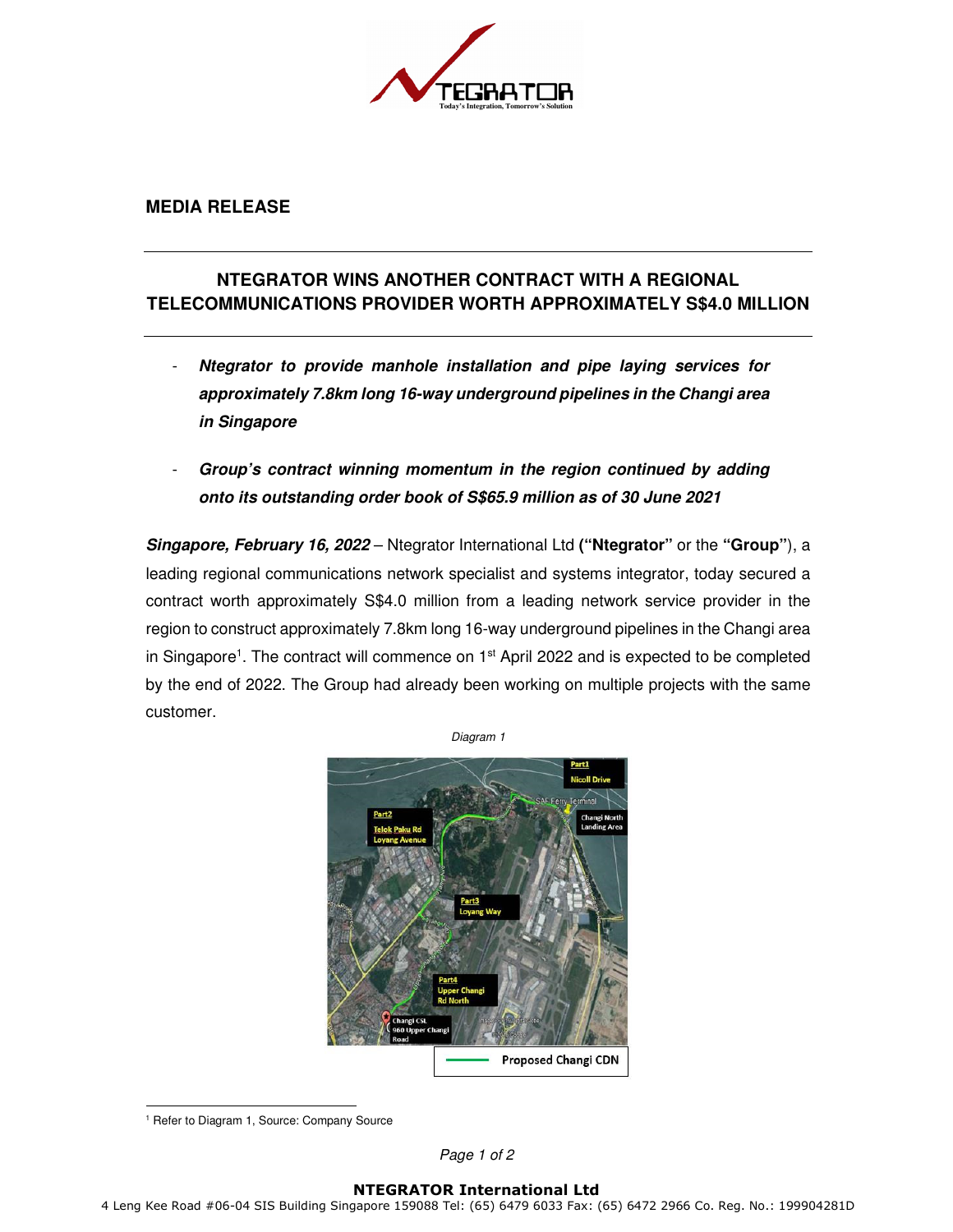The scope of the contract includes but is not limited to the following: provision of labour for pipe laying works and project management services with all related agencies and other contractors for mill and patch etc.

Commenting on the contract win, Mr. Christian Kwok-Leun Yau Heilesen, Executive Director of Ntegrator, said: **"As we see more and more traditional telecom players across the region seeking to divest their infrastructure assets, this would in turn create demand for the upgrading and maintenance of their infrastructure assets as they seek to maximize the valuation of their assets. Given our competency in the telecom infrastructure industry, we would stand to benefit from an inflow of these opportunities from both existing asset owners and new asset owners to strengthen our order book and grow our shareholder returns going forward."** 

Mr Jimmy Chang, Managing Director of Ntegrator, added: **"We are extremely delighted to be awarded with yet another contract from a returning customer. Being selected for multiple projects with a regional telecom provider is a further testament to our proven capability to deliver timely and quality installation works in our field of expertise – manhole installation and telecom pipe laying. We will continue to hunt for similar opportunities in the region while enhancing our reputation as being the prime solutions provider for major telecom players in the region."** 

The contract is not expected to have any material impact on earnings of the Group for the financial year ending 31 December 2022.

- End -

## **About Ntegrator International Ltd**

Established in April 2002 and listed on the Catalist board of the Singapore Exchange Limited ("**SGX**") on 26 October 2005, Ntegrator's core businesses include the design, installation and implementation of data, video, fibre optics, wireless and cellular network infrastructure as well as voice communication systems. The Group provides project management services as well as maintenance and support services. Following an Extraordinary General Meeting ("**EGM**") convened on 15 December 2021, the Group had received shareholders' approval for the proposed business diversification into (a) the e-commerce business and (b) watch business.

Headquartered in Singapore, Ntegrator has operations in Singapore, Vietnam and Myanmar.